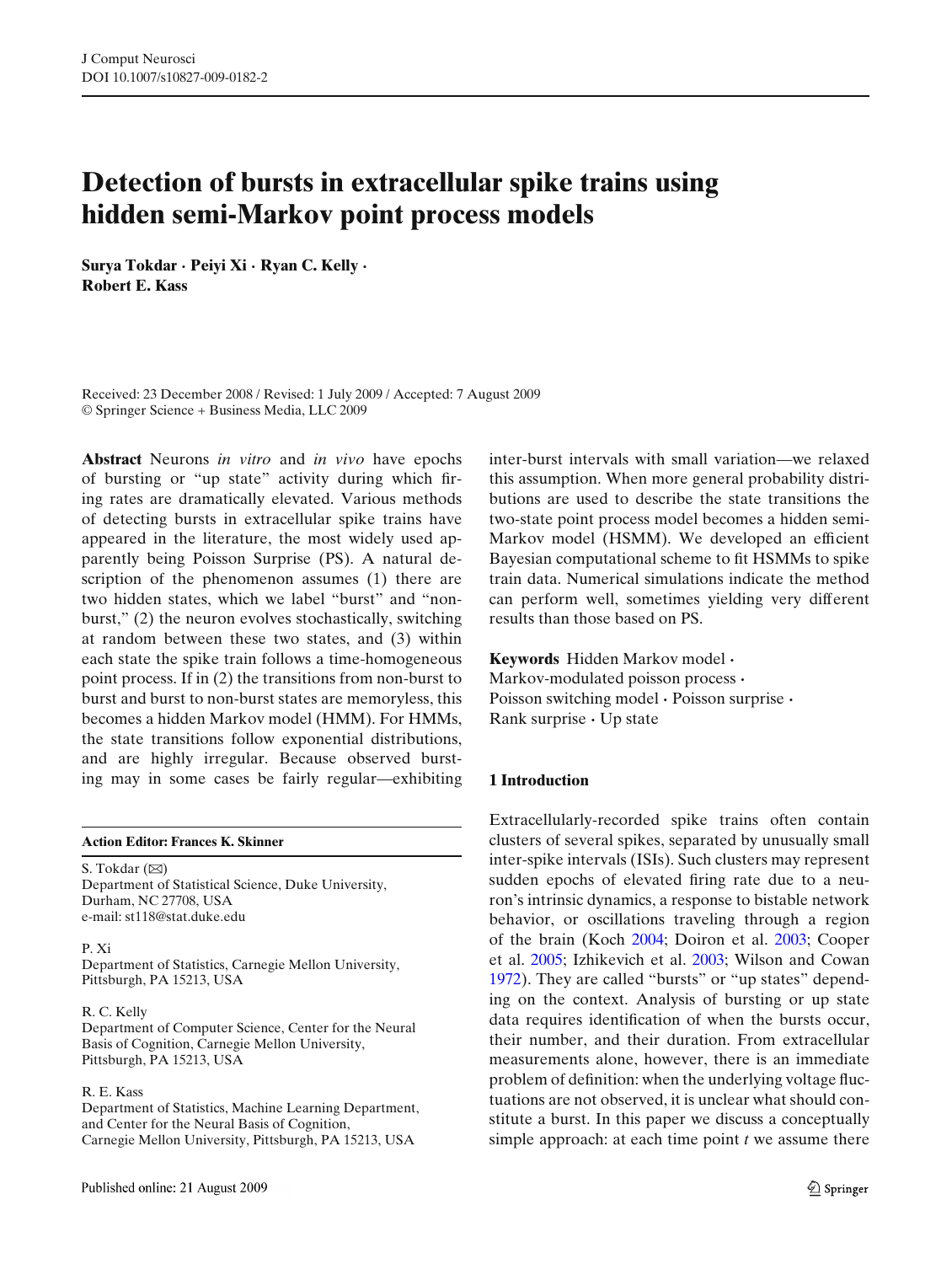<span id="page-1-0"></span>is—for a given neuron—an unobserved dichotomous state, which we label "burst" or "non-burst". The statistical problem then becomes one of identifying the hidden states, which may be accomplished using maximum likelihood or Bayesian methods. This approach seems

quite natural, and accords well with theoretical conceptions of both intrinsic bursting and up/down networks. We ignore any distinction here between bursts and up states, because the statistical detection methods will be the same regardless of the physiological situation, and we use the term "burst" throughout.

Some authors have devised extracellular burstdetection methods based on interspike interval (ISI) length, often with a criterion for a minimal number of spikes with small ISIs (Lo et al[.](#page-9-0) [1991](#page-9-0); Martinson et al[.](#page-9-0) [1997](#page-9-0); Corner et al[.](#page-8-0) [2002](#page-8-0); Turnbull and Gros[s](#page-9-0) [2005;](#page-9-0) Ta[m](#page-9-0) [2002\)](#page-9-0). A conceptual difficulty for such methods, illustrated in Fig. 1, is that spike trains generated from pure renewal processes—such as those produced by simple integrate-and-fire models—can exhibit clusters of neurons that have the appearance of bursts. In some circumstances these "null cases" might be ruled out by substantive considerations. In most others, one needs a careful, model-based calibration to determine whether or not a cluster of short ISIs represents a burst.

A very popular burst-detection method, called Poisson Surprise (PS) (Legendy and Salcma[n](#page-9-0) [1985\)](#page-9-0), offers such a calibration based on a probabilistic model on the ISIs. With PS, one calculates a surprise value *S* to measure how unlikely it is that a cluster with *n* spikes in a time interval *T*, would occur by chance. The method performs its chance calculation under the assumption that the ISIs are independent realizations from an exponential density. This amounts to assuming the neuron to spike according to a time homogeneous Poisson process. It is, however, known that spike trains often exhibit distinctly non-Poisson behavior (Koc[h](#page-9-0) [2004](#page-9-0); Gourevitch and Eggermon[t](#page-9-0) [2007](#page-9-0)). To avoid the Poisson assumption (Gourevitch and Eggermon[t](#page-9-0) [2007](#page-9-0)) proposed a rank surprise (RS) index, which again computes a surprise value but instead uses the distribution of ISI ranks to perform the chance calculation.

|           | <b>TILL II</b><br>. | Ш<br>III | $\blacksquare$ $\blacksquare$ $\blacksquare$ $\blacksquare$ $\blacksquare$ |  |  |  |
|-----------|---------------------|----------|----------------------------------------------------------------------------|--|--|--|
|           | 1000                | 2000     | 3000                                                                       |  |  |  |
| Time (ms) |                     |          |                                                                            |  |  |  |

**Fig. 1** Spike train simulated from inverse Gaussian renewal model. By chance, spikes tend to form clusters, resembling bursts. The inverse Gaussian mean was 30.8 spikes per second with shape parameter 19.3, which were maximum likelihood estimates from an inverse Gaussian fit to the retinal ganglion data analyzed below

Both PS and RS calibrate clusters of ISIs under the assumption that all ISIs in the spike train are generated from a pure renewal process. When this "null" assumption is rejected, the cluster is declared to come from a burst. An alternative approach is to specify a model that accommodates both bursting and non-bursting states. In the framework introduced here, each ISI is assumed to occur during either a bursting or non-bursting state, and to follow either a burst probability distribution or a non-burst probability distribution. That is, all the ISIs during bursting follow one probability distribution, and all the ISIs during non-bursting follow a second distribution. The state itself is not observed, and must be learned (estimated) from the data along with the parameters for the two probability distributions. Our explicit probability model allows us to evaluate the likelihood of any configuration of these parameter values. For inference, we take a Bayesian approach by combining this likelihood function with a prior probability distribution function over the parameters. In particular, we use Bayes's rule to compute, for every time *t*, the conditional probability that the hidden state was bursting at *t* given the entire spike train recorded from the neuron. The time intervals where this probability exceeds a certain cutoff value (such as 0.5) are then declared to be bursts.

The simplest two-state model for neural spike trains is a switching Poisson (SP) process (or Markovmodulated Poisson process) (Scot[t](#page-9-0) [1999](#page-9-0); Abeles et al[.](#page-8-0) [1995](#page-8-0)) in which spiking activity follows two homogeneous Poisson processes, one for each state, and the state transitions from non-bursting to bursting and bursting to non-bursting occur according to a Markov chain. Such hidden Markov models (HMMs) (Baum and Petri[e](#page-8-0) [1966](#page-8-0); Rabine[r](#page-9-0) [1989](#page-9-0)) have two potential restrictions. First, the neural activity within bursting and non-bursting states continues to be considered Poisson, which may well be inaccurate. Second, as a Markov model the transitions are assumed memoryless. This means that the inter-burst intervals (and internon-burst intervals) follow exponential distributions, which are maximally irregular (they are distributions that maximize entropy subject to being positive with a fixed expectation). Thus, spike trains that exhibit regular bursting activity (such as roughly oscillatory bursting) will be poorly fit by HMMs, and this may cause sub-optimal behavior of the detection algorithm. We relaxed both the within-state Poisson assumption and the between-state exponential assumption by implementing a switching gamma process model in which the state transitions were also governed by gamma distributions. The latter formulation makes this a hidden semi-Markov model (HSMM). The parameters of the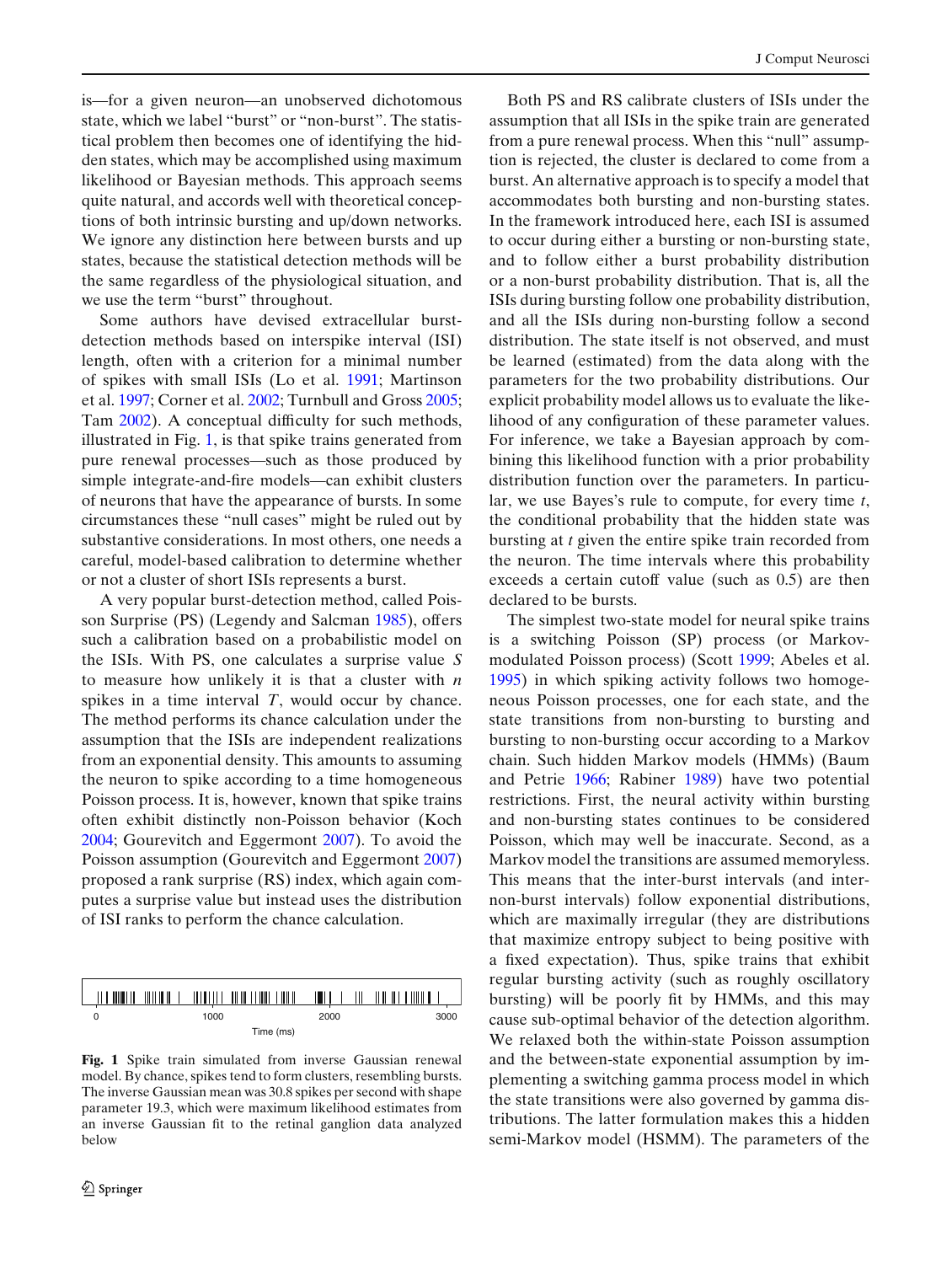gamma distribution, and therefore the ISI distributions in both bursting and non-bursting states, are learned from the data, and the bursting and non-bursting state transitions are estimated. The purpose of this article is to describe our HSMM implementation and study its effectiveness.

An appealing feature of HMMs is computational tractability, most often via an expectation-maximization algorithm known as the Baum-Welch algorithm. This algorithm uses a fast forward-backward recursion to perform maximum likelihood estimation of model parameters and conditional probability evaluation of the hidden state given the estimated parameters. Chi[b](#page-8-0) [\(1996\)](#page-8-0) developed a variation of this to construct a Markov Chain Monte Carlo (MCMC) algorithm for a Bayesian treatment of this model. In the Bayesian setting, the conditional probability evaluation requires an additional integration over the model parameters with respect to their joint posterior distribution given the observed spike train. Chi[b](#page-8-0) [\(1996](#page-8-0)) noted that the Markov chain structure of the HMM model allows efficient sampling from the posterior distribution through a Gibbs sampler. The computational approach we have developed applies Gibbs sampling to HSMMs by expanding the state space so that the HSMM takes a Markovian form. In Section 2 we provide details of our implementation; in Section [3](#page-4-0) we give results from a small simulation study, comparing our HSMM to PS and RS, and also to a point-process HMM; in Section [4](#page-7-0) we apply the HSMM to a data set analyzed previously by several other authors; and in Section [5](#page-8-0) we discuss the results.

## **2 Methods**

## 2.1 Hidden binary model

We denote the hidden binary state of the neuron at time *t* by  $C(t)$  with  $C(t) = 1$  coding a bursting state,  $C(t) = 0$ a non-bursting state. We suppose the observation time interval is  $[0, T]$  and assume that on this interval  $C(t)$ can have only finitely many transitions between its two states. The waiting time from one transition to the next will be called an inter-transition interval (ITI). The ITIs are assumed independent. Those corresponding to the bursting state  $(C(t) = 1)$  are from a density  $f_1^{\text{ITI}}(\cdot)$ and those from a non-bursting state are from a density  $f_0^{\text{ITI}}(\cdot).$ 

Within each state, we consider the neural spike train to be governed by a renewal process with an inter-spike interval (ISI) probability density  $f_1$  or  $f_0$  depending on the state level. Such a conception may be technically inaccurate because transitions may occur in the midst of an ISI. However, for simplicity we assume that every ISI is regulated by the state of the neuron at the completion of the previous spike. (As we mention in the discussion, we also investigated an alternative method that did not make this assumption, but it was much more cumbersome and gave similar results in the cases we examined.) More formally, letting *yi* be the *i*-th ISI and  $\tau_i = \sum_{j=1}^i y_j$  denote the time of the *i*-th spike, the first ISI  $Y_1$  is assumed to follow  $f_{C(0)}^{ISI}$  and the subsequent ISI's are conditionally modeled as:

$$
y_i \mid (y_1, \cdots, y_{i-1}, C[0, \tau_{i-1}]) \sim f^{\text{ISI}}_{C(\tau_{i-1})}
$$
 (1)

with  $C[0, T] = \{C(t) : 0 \le t \le T\}$ . Each of the four densities  $f_s^{\text{ITI}}$ ,  $f_s^{\text{ISI}}$ ,  $s \in \{0, 1\}$  is assumed known only up to finitely many parameters, all of which are collected together into a vector  $\theta$ . In addition to the hidden binary burst states, the vector  $\theta$  must be learned from the data.

## 2.2 Burst detection

Note that the hidden process *C*[0, *T*] completely determines the bursting and non-bursting states of the neuron. After observing the spike train, statistical inference about *C*[0, *T*] can be drawn from its posterior distribution given  $y_{1:n} = (y_1, \dots, y_n)$  (or equivalently given  $\tau_{1:n} = (\tau_1, \dots, \tau_n)$ ). Identification of whether the neuron is bursting at a time point  $t \in [0, T]$  is based on the posterior probability  $Pr(C(t) = 1 | y_{1:n})$ . Under the interpretation of this posterior probability as a reasonable degree of belief as to whether the neuron is bursting at time *t*, the most intuitive cutoff value would be .5, i.e., the neuron would be determined to be bursting whenever the reasonable degree of belief favored bursting rather than non-bursting. Using this cutoff, we would identify the neuron as bursting at time *t* if  $Pr(C(t) = 1 | y_{1:n}) > .5$ . Other cutoff values could be used and, in fact, we do use other cutoffs in examining properties of the procedure, below. These posterior probabilities were computed by using an efficient Markov chain Monte Carlo (MCMC) method. Our assumption that the distribution of  $y_i$  depends only on the state  $s_i = C(\tau_{i-1})$  ensures that the posterior distribution of *C*[0, *T*] factors as

 $p(C[0, T] | y_{1:n}) = p(C[0, T] | s_{1:n}) p(s_{1:n} | y_{1:n})$ 

where  $s_{1:n} = (s_1, \dots, s_n)$ . For this reason, we focused our MCMC on sampling only from  $p(s_{1:n} | y_{1:n})$ .

We designed our MCMC to produce a sample of  $(s_{1:n}, \theta)$  from their joint posterior distribution given *y*1:*n*. Our MCMC algorithm begins with arbitrary initial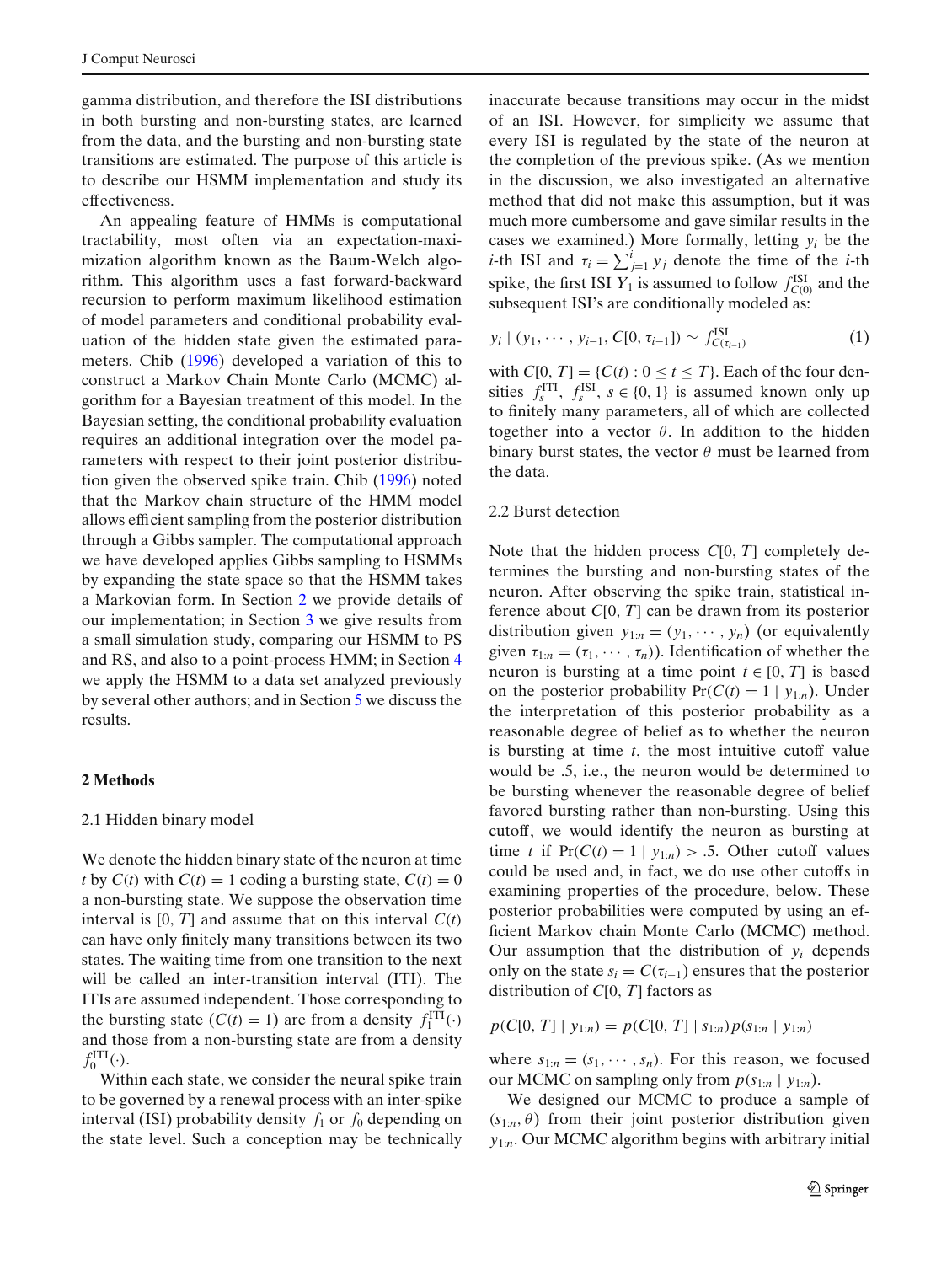values for  $\theta$  and  $s_{1:n}$  and alternates between updates of these two quantities. In the default implementation of our code, the initial values are drawn randomly from the joint prior distribution of  $(\theta, s_{1:n})$ , but user specified starting values can also be entertained. The starting values do not have any theoretical implication on the convergence of our MCMC to its stationary distribution, although the burn-in time may depend on the initialization. To keep the burn-in short, we update  $\theta$  by using a sophisticated variation of the Metropolis-Hastings move, known as the Multiple-Try Metropolis move (Liu et al[.](#page-9-0) [2000\)](#page-9-0) that leaves the conditional posterior density  $p(\theta | s_{1:n}, y_{1:n})$  invariant. This density is easy to compute (up to a normalizing constant), see expression Eq. (2) below. We use a Gibbs update for *s*1:*n*, which is essentially a random draw of *s*1:*<sup>n</sup>* from the conditional posterior  $p(s_{1:n} | y_{1:n}, \theta)$ . Below we describe this update in more detail.

## 2.3 Sampling from  $p(s_{1:n} | y_{1:n}, \theta)$

Given  $\theta$ , the pair  $(s_{1:n}, y_{1:n})$  defines a hidden Markov model when  $f_1^{\text{ITI}}$  and  $f_0^{\text{ITI}}$  are exponential densities. This results in the property that *C*(*t*, *T*] is conditionally independent of  $C[0, t)$  given  $C(t)$  for any  $0 \le t < T$ , which ensures that the *si*'s form a Markov chain. For such models where the *si*'s live on a finite state space, Chi[b](#page-8-0) [\(1996](#page-8-0)) developed an efficient algorithm to sample from the posterior distribution of  $s_{1:n}$  given  $Y_{1:n}$ . He introduced a Gibbs sampler that sampled all of *s*1:*<sup>n</sup>* in a single draw, which made the procedure much faster than Metropolis-Hastings samplers where the hidden states were updated one at a time.

Chib's method, however, relies on the Markov property of  $s_{1:n}$  and thus does not apply to the case where  $f_1^{\text{ITI}}$  and  $f_0^{\text{ITI}}$  are not exponential densities. We have introduced a suitable variable augmentation which induces the required Markov property on an extended state space. The basic idea is to archive with every spike time  $\tau_i$  the time since the last transition. Although this time cannot be exactly determined from  $y_{1:n}$  and  $s_{1:n}$ , it can be bracketed by  $(r_i - y_i, r_i)$  where

$$
r_i = y_{i-m_i+1} + \cdots + y_i
$$

with  $m_i = \min\{j > 0 : s_{i-j} \neq s_j\}$ . If we restrict  $C(t)$  from having more than one transition between two successive spikes, then

$$
p(s_{1:n}, y_{1:n} | \theta)
$$
  
=  $p(s_1) f_{s_1}^{ISI}(y_1) \prod_{j=2}^n \text{Bernoulli} (I(s_i = s_{i-1}) | \phi_{s_{i-1}, r_{i-1}, y_{i-1}})$   
(2)

where Bernoulli $(x | p) = p^x (1-p)^{1-x}$  denotes a Bernoulli pdf with probability  $p$ ,  $I(\cdot)$  denotes the indicator function and  $\phi_{s,r,y} = (1 - F_s^{\text{ITI}}(r))/(1 F_s^{\text{ITI}}(r - y)$  is the probability that an ITI in state *s* will stretch beyond *r* given that it is already larger than  $r - y$ ; here  $F_0^{\text{ITI}}$  and  $F_1^{\text{ITI}}$  are the cumulative distribution functions corresponding to  $f_0^{\text{ITI}}$  and  $f_1^{\text{ITI}}$ . With these definitions  $(s_i, r_i, y_i)$  forms a Markov chain with the distribution of  $s_1 = C(0)$  unspecified.

We now present details of our adaptation of Chib's method to sample from  $p(s_{1:n}, r_{1:n} | y_{1:n}, \theta)$  where  $r_{1:n} =$  $(r_1, \dots, r_n)$ . In the following we suppress  $\theta$  from the notations, because all computations are done for  $\theta$  fixed at its current value in the MCMC. The following notations and derivations closely follow the constructions given in Chi[b](#page-8-0) [\(1996](#page-8-0)). For any vector  $x_{1:n} = (x_1, \dots, x_n)$ , let  $x_{i:i}$ denote the sub-vector  $(x_i, x_{i+1}, \dots, x_j)$ ,  $1 \le i \le j \le n$ . Notice that

$$
p(s_{1:n}, r_{1:n} | y_{1:n})
$$
  
=  $p(s_n, r_n | y_{1:n}) \prod_{i=1}^{n-1} p(s_i, r_i | s_{i+1:n}, r_{i+1:n}, y_{1:n})$ 

with

$$
p(s_i, r_i | s_{i+1:n}, r_{i+1:n}, y_{1:n})
$$
  
\n
$$
\propto p(y_{i+1:n}, s_{i+1:n}, r_{i+1:n} | s_i, r_i, y_{1:i}) p(s_i, r_i | y_{1:i})
$$
  
\n
$$
\propto p(y_{i+1}, s_{i+1}, r_{i+1} | s_i, r_i) p(s_i, r_i | y_{1:i}).
$$

Because  $r_{1:i}$  is always completely determined by  $y_{1:i}$ and *s*1:*i*, the first probability distribution above can be written as

$$
p(y_{i+1}, s_{i+1}, r_{i+1} | s_i, r_i) =
$$
  

$$
I(r_{i+1} = I(s_{i+1} = s_i)r_i + y_{i+1})p(s_{i+1}, y_{i+1} | s_i, r_i).
$$

Therefore, once the pdfs  $p(s_i, r_i | y_{1:i})$  are known,  $(s_{1:n}, r_{1:n})$  can be easily sampled from  $p(s_{1:n}, r_{1:n} | y_{1:n})$ by sequentially sampling  $(s_n, r_n)$ ,  $(s_{n-1}, r_{n-1})$  and so on. Below we outline how these pdfs can be computed in a recursive manner—this again follows the strategy in Chi[b](#page-8-0) [\(1996](#page-8-0)) but with some important differences.

Let  $l_{ij} = y_i + y_{i-1} + \cdots + y_{i-j+1}, i = 1, \cdots, n$  and  $j = 1, \dots, i$ . It is clear that the *i*-th pdf  $g_i(s_i, r_i) =$  $p(s_i, r_i | y_{1:i})$  is to be evaluated only at  $(s_i, r_i) \in \{0, 1\} \times$  ${l_{ij}}$ ;  $j = 1, 2, \cdots, i$ . Suppose these evaluations have been done for a given *i*. Then the next pdf  $g_{i+1}(s_{i+1}, r_{i+1})$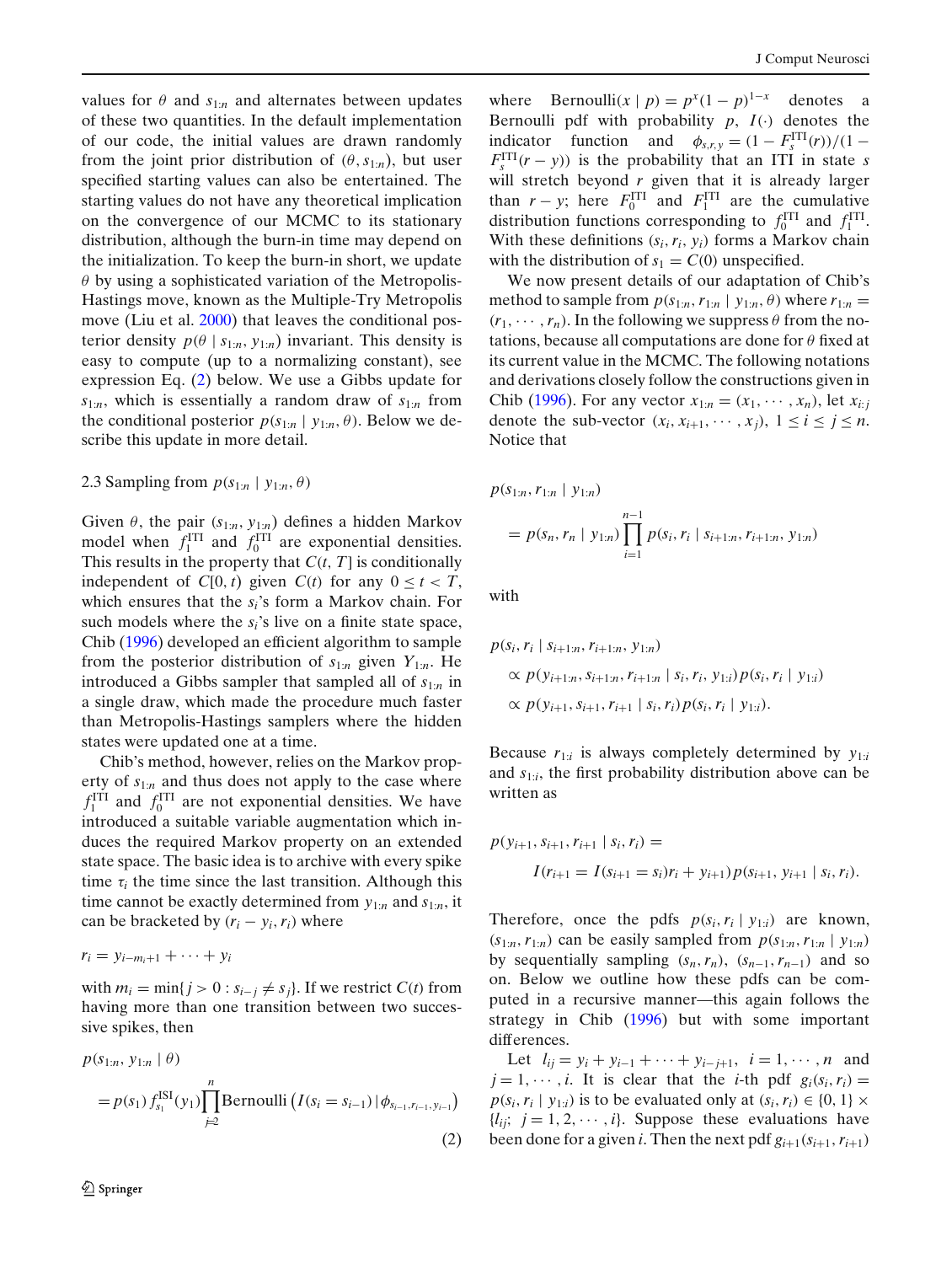<span id="page-4-0"></span>can be evaluated at the desired values via the following two steps:

1. *Prediction:*

$$
p(s_{i+1} = 1, r_{i+1} = l_{i+1,1} | y_{1:i})
$$
  
\n
$$
= \sum_{j=1}^{i} g_i(s_i = 0, r_i = l_{ij}) \text{Bernoulli}(1 | \phi(0, l_{ij}))
$$
  
\n
$$
\times f(y_{i+1} | \lambda(1, 0, l_{ij}, \theta))
$$
  
\n
$$
p(s_{i+1} = 0, r_{i+1} = l_{i+1,1} | y_{1:i})
$$
  
\n
$$
= \sum_{j=1}^{i} g_i(s_i = 1, r_i = l_{ij}) \text{Bernoulli}(0 | \phi(1, l_{ij}))
$$
  
\n
$$
\times f(y_{i+1} | \lambda(0, 1, l_{ij}, \theta))
$$
  
\n
$$
p(s_{i+1} = 1, r_{i+1} = l_{i+1,j} | y_{1:i})
$$
  
\n
$$
= g_i(s_i = 1, r_i = l_{i,j-1}) \text{Bernoulli}(1 | \phi(1, l_{i,j-1}))
$$
  
\n
$$
\times f(y_{i+1} | \lambda(1, 1, l_{i,j-1}))
$$
  
\n
$$
p(s_{i+1} = 0, r_{i+1} = l_{i+1,j} | y_{1:i})
$$
  
\n
$$
= g_i(s_i = 0, r_i = l_{i,j-1}) \text{Bernoulli}(0 | \phi(0, l_{i,j-1}))
$$
  
\n
$$
\times f(y_{i+1} | \lambda(0, 0, l_{i,j-1}))
$$

2. *Update:*

$$
g_{i+1}(s_{i+1}, r_{i+1}) = \frac{p(s_{i+1}, r_{i+1} \mid y_{1:i})}{c_{i+1}}
$$

where

$$
c_{i+1} = \sum_{k=0}^{1} \sum_{j=1}^{i+1} p(s_{i+1} = k, r_{i+1} = l_{i+1,j} | y_{1:i}).
$$

The algorithm described above demands  $O(n^2)$  flops and storage. This can be reduced to  $O(n)$  by splitting the spike train into contiguous segments and updating the states of the ISI's within each segment together. Choosing these segments to be of length  $O(w)$ , the entire train can be updated with only  $O(nw)$  flops and storage. In our examples we chose the segment length randomly from a discrete uniform distribution on the integers in [5; 20]. The segments are created and processed from right to left until the whole train is covered. Notice that choosing the window length as large as *n* would be practically infeasible except for very small spike trains. On the other hand choosing the window too short would resemble the less inefficient one-state-at-a-time update.

## **3 Simulation study**

After implementing the HSMM described above we assessed its performance, comparing it to HMM, PS and RS. For our comparisons we used spike trains simulated from 5 distinct processes, which we call settings, chosen to combine realistic ISI distributions together with features that might pose a challenge to the methods. We then evaluated the methods based on estimated number of bursts and ROC curves (Fig. [2\)](#page-5-0).

Each setting corresponded to a model that was likely to produce clusters of small ISIs purely by chance in addition to, and in one case dominating, a hidden binary process *C*(*t*) having moderate regularity in its transitions. The first setting was the "null" setting illustrated in Fig. [1;](#page-1-0) the second and third settings were inverse Gaussian and gamma switching processes with the ISI distributions either largely overlapping (setting 2) or clearly separated (setting 3) under the bursting and non-bursting states; the fourth setting produced non-bursting state ISIs from a mixture model, which is different than the HSMM and might confuse a burst detection algorithm; the fifth setting used an exponential distribution for the down-state durations, which makes the inter-burst durations maximally irregular and state identification more difficult to detect. More specifically, the processes we considered were as follows:

- 1. (**Null.**) Here we set  $C(t) = 0$  for all  $t \in [0, T]$ . We generated spike trains from a pure renewal process with ISI distribution  $f_0^{\text{ISI}}$  given by an inverse Gaussian with shape 19.33 and mean 30.76, as in Fig. [1.](#page-1-0)
- 2. (**IGovlp.**) The hidden state *C*(*t*) follows a switching gamma process with  $f_1^{\text{ITI}} = \text{Gamma}(10, 10/(25 \text{ms}))$ and  $f_0^{\text{ITI}} = \text{Gamma}(10, 10/(200 \text{ms}))$ . We chose the average duration of 25ms for an bursting state and 200ms for a non-bursting state according to the HSMM fit to the goldfish data. The bursting state ISIs were simulated from  $f_1^{ISI} =$ Gamma(20, 20/(7ms)). Our fit to the retinal ganglion data (described below) provided the choice of 7ms as the average bursting state length. We generated the non-bursting state ISIs according to the inverse Gaussian distribution of the Null process described above.
- 3. (**IGsep.**) Same as IGovlp but we instead generated the down state ISIs from an inverse Gaussian distribution with shape 150 and mean 50ms. This choice ensured that the two ISI distributions were well separated—-the shortest non-bursting state ISIs were likely to be considerably larger than most bursting state ISIs.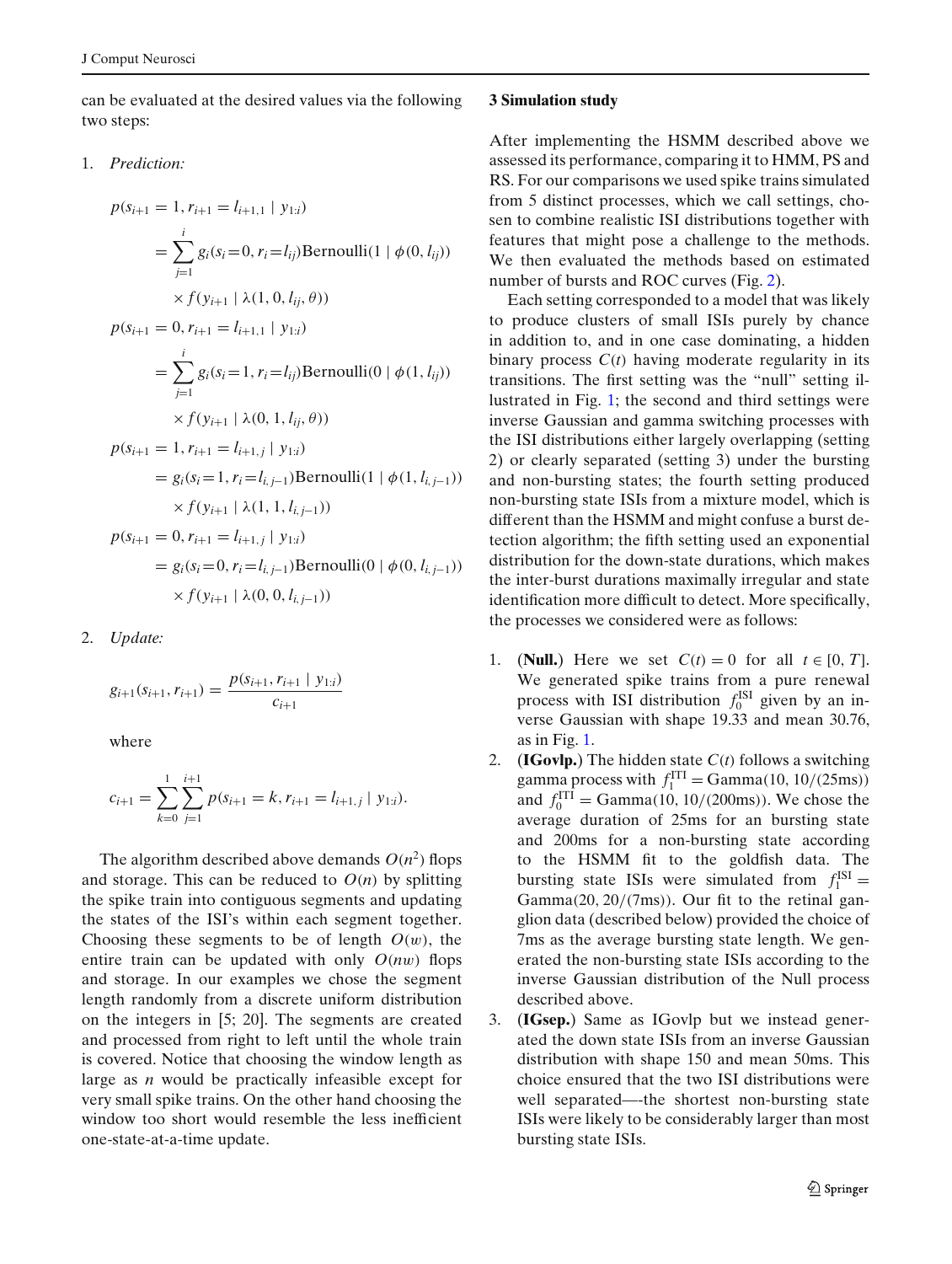<span id="page-5-0"></span>**Fig. 2** ROC curves for HSMM, HMM, PS and RS approximated from 100 simulated spike trains, for each of the 4 non-null simulation settings. Each (*x*, *y*) point on a curve corresponds to sensitivity and 1− specificity for a particular cutoff value



- 4. (**Gmix.**) Same as IGovlp but we instead generated the down state ISIs from the mixture  $(2/3)$  $Gamma(10, 10/(10ms)) + (1/3)Gamma(10, 10/$ (75ms)). The first component of the mixture had a substantial overlap with  $f_1^{\text{ISI}}$ .
- 5. (**IGirr.**) Same as the IGsep setting but we instead generated the non-bursting state ITI of *C*(*t*) from  $f_0^{\text{ITI}} = \text{Exponential}(1/(200 \text{ms}))$  distribution. Thus *C*(*t*) was memoryless during the down state.

In all cases the spike trains were 10s in duration, with about 500 spikes per record on average.

We implemented HSMM burst detection with a switching gamma model given by

 $f_0^{\text{ISI}} = \text{Gamma}(\alpha_0, \alpha_0/\mu_0)$  $f_1^{\text{ISI}} = \text{Gamma}(\alpha_1, \alpha_1/\mu_1)$  $f_0^{\text{ITI}} = \text{Gamma}(15, 15/\lambda_0)$  $f_0^{\text{ITI}} = \text{Gamma}(15, 15/\lambda_1)$ 

with  $\theta = (\alpha_0, \alpha_1, \mu_0, \mu_1, \lambda_0, \lambda_1)$ . We modeled the ISI shapes  $\alpha_0$  and  $\alpha_1$  with a log-normal prior: log  $\alpha_i$  ∼ Normal( $log(10)$ ,  $1^2$ ). Similarly, we modeled the ISI means (in ms) as  $\log \mu_i \sim \text{Normal}(\log(20), 2^2)$  and the

ITI means (in ms) as  $log \lambda_i \sim Normal(log(100), 4^2)$ . We first obtained an MCMC estimate to the burst probability  $p_i = Pr(s_i = 1 | y_{1:n})$  for each ISI. We labeled each ISI with  $s_i = 1$  if  $p_i$  was at least as large as a chosen cutoff level, and 0 otherwise. We considered each contiguous string of states with  $s_i = 1$  to be a burst. An estimate of the time the neuron spent in the bursting state is the sum of the ISIs with  $s_i = 1$ . Cutoffs used were  $0.00, 0.01, \cdots, 1.00, 1.01$ .

We implemented HMM burst detection by modifying the HSMM algorithm described above so that  $f_i^{\text{ITI}} = \text{Exponential}(1/\lambda_i), i = 0, 1.$  Note that this HMM is more general than the switching Poisson process model because it allows non-Poisson firing within burst and non-burst periods. We implemented the PS and RS methods via the exhaustive surprise maximization (EMS) search technique of Gourevitch and Eggermon[t](#page-9-0) [\(2007](#page-9-0)) with a chosen surprise cutoff  $-\log(\alpha)$  with  $\alpha$  in {0.001, 0.005, 0.01, 0.05, 0.1, 0.15, 0.2, 0.3, 0.4, 05}. To maintain parity between all four methods, we did not count the bursts made of a single ISI and truncated  $f_0^{\text{ISI}}$ at the 75-th percentile of the observed ISI values. Both these limits are hard coded in the EMS implementation of Gourevitch and Eggermon[t](#page-9-0) [\(2007](#page-9-0)).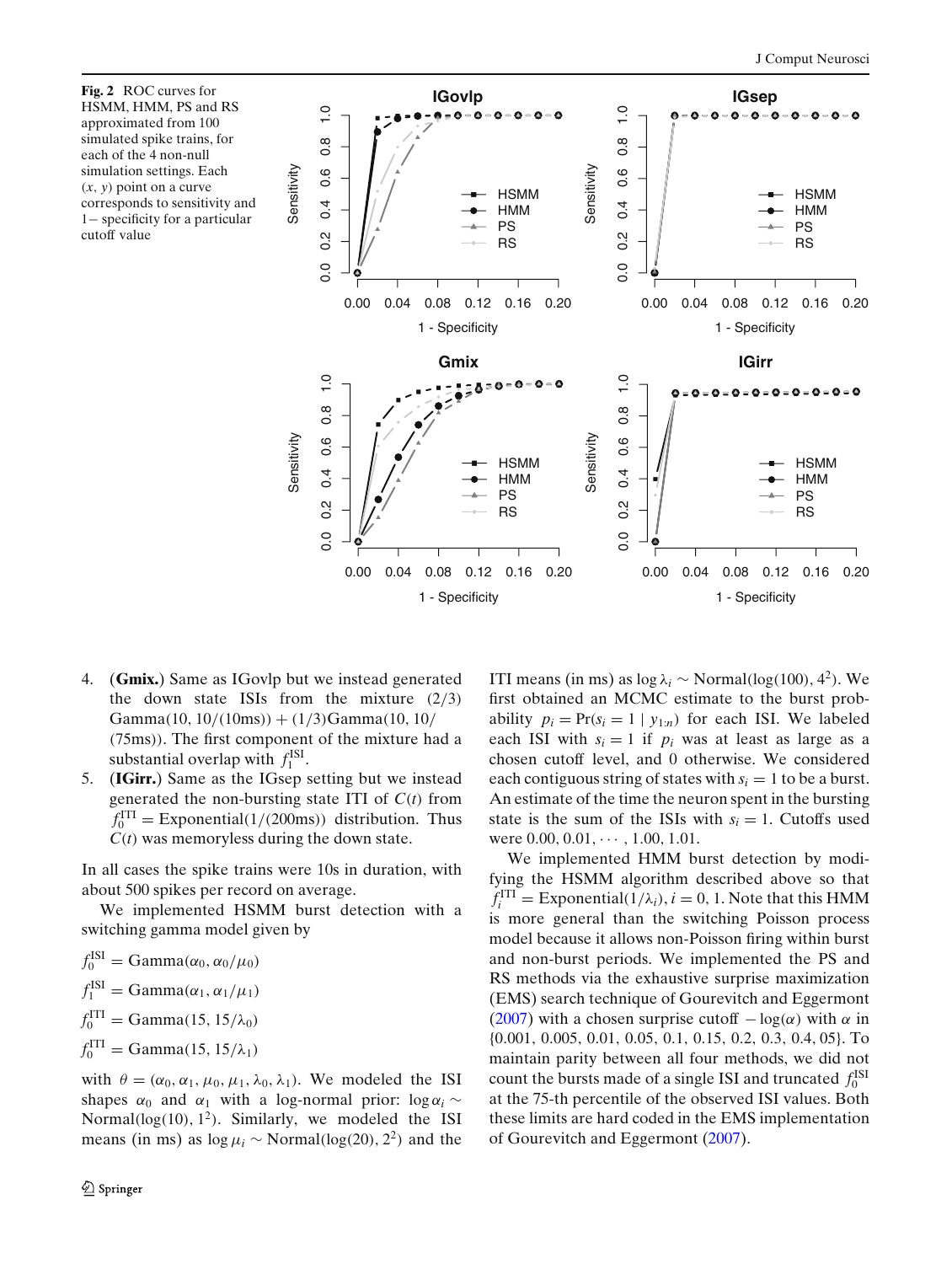To evaluate burst count accuracy of the 4 methods we assessed the root mean squared error (RMSE). Each method requires a choice of cutoff, and each method will falsely identify some non-burst clusters of spikes as bursts. To make the methods comparable, we started with the null model, where there are no bursts, and picked cutoff values that produced roughly the same number of (false) bursts for each method; we then assessed the ability of the methods to track burst counts for the remaining 4 settings, where bursts were truly present—this is analogous to the standard statistical practice of fixing type I error and then examining power. Results are given in Table 1. In each of the non-null settings, the RMSE for HSMM was much smaller than those for PS and RS. HSMM and HMM had similar results except in the cases IGovlp and Gmix, where the RMSE for HMM was about 3 times larger than that for HSMM. Figure 3 shows a visual summary of burst detection by all four methods on a simulated spike train.

Comparisons of the type given in Table 1 are important but, because the cutoffs were fixed according to null-setting performance, they are only part of the story. We examined all methods across a range a cutoffs using ROC curves. For each method, for a set of cuttoffs, we evaluated both sensitivity (proportion of time in bursting state correctly identified) and specificity (proportion of time in non-bursting state correctly identified). For every method, as the cutoff is increased bursts become harder to detect, so that the specificity increases and the sensitivity decreases. The ROC curve plots sensitivity on the *y*-axis and 1− specificity on the *x*-axis. An optimal ROC curve begins at the origin, hugs the *y*-axis up to  $(0,1)$ , and then moves to the point  $(1,1)$ along the line  $y = 1$ . ROC curves for the 4 methods in the 4 non-null settings are displayed in Fig. [2.](#page-5-0)

We draw three general conclusions from the ROC analysis. First, HSMM performs as well as the other

**Table 1** Root mean squared error (RMSE) of estimated burst counts according to 5 distinct model settings (first column)

| Setting       | <b>HSMM</b> | <b>HMM</b> | PS  | RS |
|---------------|-------------|------------|-----|----|
| Null $(0)$    | 15          | 14         | 14  | 14 |
| IGovlp $(38)$ |             |            | 10  | 14 |
| IGsep $(38)$  |             |            |     | 16 |
| Gmix (38)     |             | 23         | 8   | 15 |
| IGirr $(81)$  |             |            | 106 | 88 |

One hundred simulated spike trains were used for every setting. For all settings the average true burst counts are given in parentheses. To ensure the methods were comparable under the null setting, we used probability cutoffs of 0.5 for HSMM and 0.8 for HMM, and surprise cutoffs of  $-\log(0.01)$  for PS and  $-\log(0.05)$ for RS



**Fig. 3** Burst detection with HSMM, HMM, PS and RS on a spike train simulated from a two-state model (IGovlp, see text; only the first 3 s of a total of 10 s are shown here). We generated ISIs in the bursting state from a gamma distribution with shape 20 and mean 7 ms and in the non-bursting state from a 2:1 mixture of two gamma distributions with means 10 ms and 75 ms each with shape of 10. The gamma distributions controlling the durations of the bursting and non-bursting states each had shape 10 and with mean 25 ms and 200 ms respectively. The *vertical bars* show the spike times, color coded according to the hidden state of the preceding ISI: bursting state ISIs are marked as *black*, the non-bursting states one are marked as *grey*. The *horizontal lines* above the spikes represent (from bottom to top) burst detection with HSMM (probability cutoff: 0.5), HMM (probability cutoff: 0.5), PS (surprise cutoff:  $-\log(0.01)$ ) and RS (surprise cutoff: − log(0.05)). The *thick dark strips* on each *line* denotes the time intervals identified as bursts. Note that the HMM cutoff here was smaller than that in Table 1; this cutoff produced 33 false bursts for the Null simulation in Table 1

methods, and for the IGovlp and Gmix settings it performs better; the curves for HSMM were generally to the left of the others, meaning that HSMM was much more specific, spending significantly less time falsely identifying bursting states; and the curves for HSMM were also generally above those for the other methods, meaning that HSMM was generally spending more of the time correctly identifying bursting states. Second, in some cases PS and RS with particular cutoffs performed well, with RS outperforming PS in the IGovlp and Gmix settings, where the 4 methods clearly differed. However, it should be noted that a key feature of these curves is their upper left-most point, which is obtained for a particular "optimal" cutoff, and that cutoffs near this optimal cutoff have generally good sensitivity and specificity. Such cutoffs that allowed PS and RS to perform well in some settings produced unreliable results in other simulation settings. In the Null case we found that the ability of any method to handle false burstiness depends crucially on the cutoffs. Thus, in particular, in the last case, IGirr, which had memoryless switching from non-bursting to bursting state, all methods performed well according to the curves in Fig. [2;](#page-5-0) but the cutoff values for which RS and PS attained the good sensitivity and specificity in IGirr were much smaller than those that would typically provide good performance in the Null setting. Third, in Gmix, which we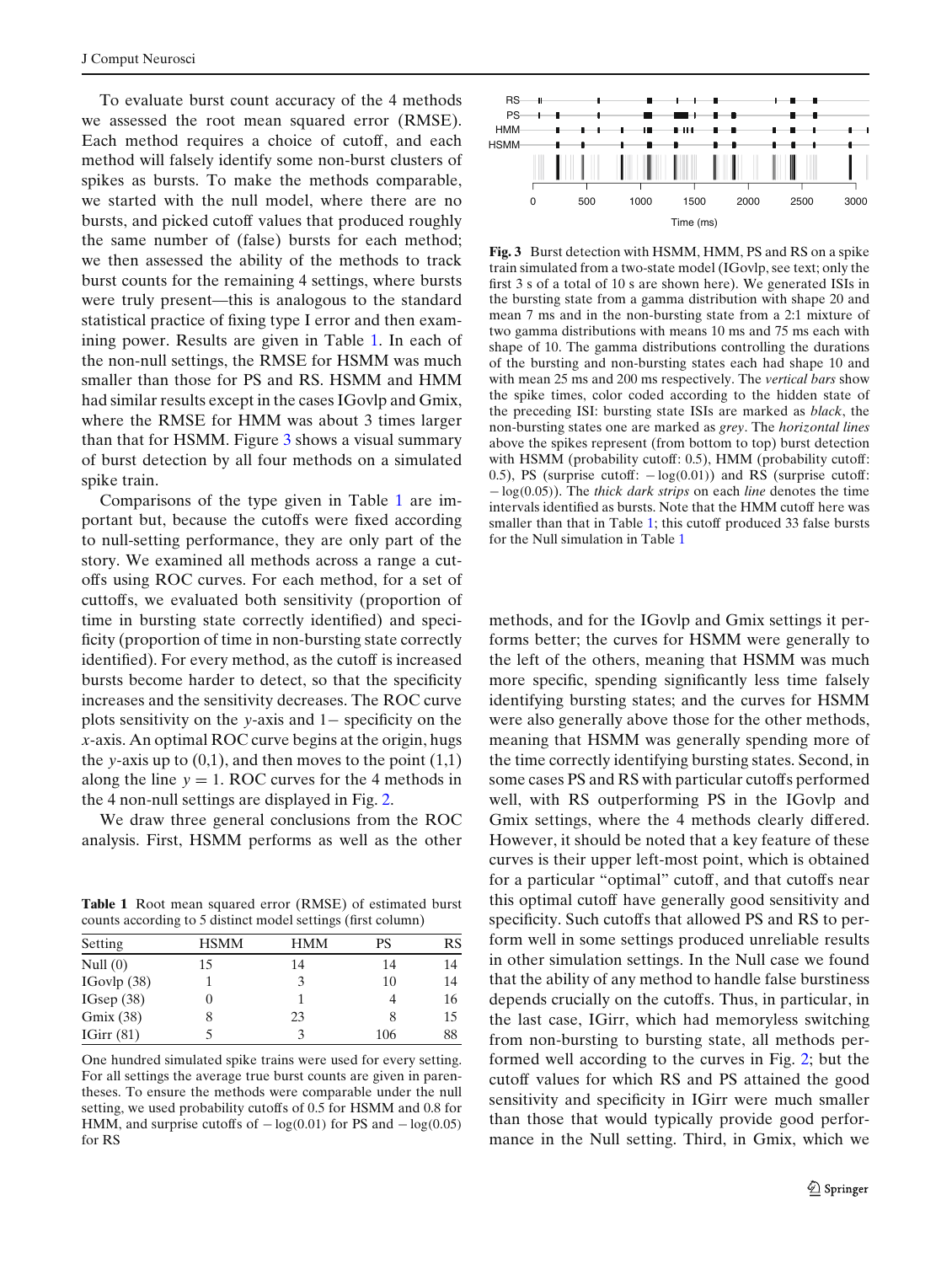<span id="page-7-0"></span>designed to contradict the assumptions of the HSMM (the HSMM could not possibly provide fit the bimodal  $f_0^{\text{ISI}}$  because it is based on a unimodal gamma density), the HSMM performed extremely well.

One additional point worth mentioning is that the HMM usually produced a nice fit to the ISI histogram for the spike trains generated under Gmix. The reason is that the non-burst ISI distribution from the first component of the mixture was similar to the burst ISI distribution—and the HMM identified both kinds of ISIs as burst ISIs. Consequently, it did a poor job of burst detection but that was not apparent from its fit to the ISI histogram. In general, goodness of fit can not be judged solely from a fit to the ISI histogram.

## **4 Data analysis**

To illustrate our proposed method on real data we use a spike train recorded from a goldfish retinal ganglion cell neuron *in vitro* (Brown et al[.](#page-8-0) [2004;](#page-8-0) Levin[e](#page-9-0) [1991](#page-9-0); Iyengar and Lia[o](#page-9-0) [1997\)](#page-9-0). The data include 971 spikes recorded over about 30 seconds. The plot of the spikes from this neuron in Fig. 4 shows some apparent clusters of spikes with shorter intervals, and these clusters are separated by spikes with longer intervals between them.

We analyzed this spike train with HSMM, HMM, PS, RS as well as with the switching Poisson (SP) model which is a special case of HMM with the shape parameters of the ISI densities fixed at 1. The cutoffs were probability .5 for HSMM, HMM, and SP, and surprise − log .01 for PS and − log 0.05 for RS. Based on the simulations reported above, we would expect HSMM to be the most accurate, and the question remains whether the methods are appreciably different for this data set. HSMM found 127 bursts (Table 2), whereas PS and RS found many fewer—the latter turned out to be extremely conservative by comparison—and by several other burstiness measures the three hidden-state models gave similar results, but the surprise methods made



**Fig. 4** First 3 seconds of 971 spikes recorded over about 30 s *in vitro*, from a goldfish retinal ganglion cell neuron. It is obvious that groups of spikes with shorter ISIs are separated by individual spikes with longer ISIs

**Table 2** Goldfish retinal ganglion cell data: summary of estimated bursting activity for each of 5 methods

| Method             | <b>HSMM</b> | HMM      | SP       | PS      | <b>RS</b> |
|--------------------|-------------|----------|----------|---------|-----------|
| Number of bursts   | 127         | 133      | 122.     | 91      | 51        |
| Time (ms) spent    | 3240        | 3482     | 3651     | 2273    | 902       |
| in up state        |             |          |          |         |           |
| (Percentage)       | $(11\%)$    | $(12\%)$ | $(12\%)$ | $(8\%)$ | (3%)      |
| Average up state   | 145         | 148      | 138      | 173     | 227       |
| firing rate $(Hz)$ |             |          |          |         |           |
| Average burst      | 26          | 26       | 30       | 25      | 18        |
| length(ms)         |             |          |          |         |           |

the neuron appear less bursty. We checked the fit of HSMM, HMM and SP with a P-P plot. The P-P plot uses a basic result about the probability integral transform, which is that when a random variable *X* follows a theoretical probability distribution having a cumulative distribution function  $F(x)$  the probability integral transformed random variable  $F(X)$  is uniformly distribution on the interval (0,1). This implies that when a theoretical model describes the variation in a variable well, a plot of the probability integral transform of the ordered observations (fitted cumulants) against the corresponding probabilities for a uniform distribution (uniform cumulants) should fall close to the line  $y = x$ (see also Brown et al[.](#page-8-0) [2002\)](#page-8-0). As shown in Fig. 5, the HSMM appeared to give the best fit among these three hidden-state methods.



**Fig. 5** P-P plot (also called a KS plot) for HSMM, HMM and SP fits to goldfish data. A good fit should produce a plot along the diagonal line. The light grey band in the background represents diagonal line. The fight grey band in the background represents<br>the  $\pm 1.63/\sqrt{n}$  pointwise band corresponding to the Kolmogorov-Smirnov criterion. HSMM fits reasonably well, and HMM is nearly as good, but the SP model fits poorly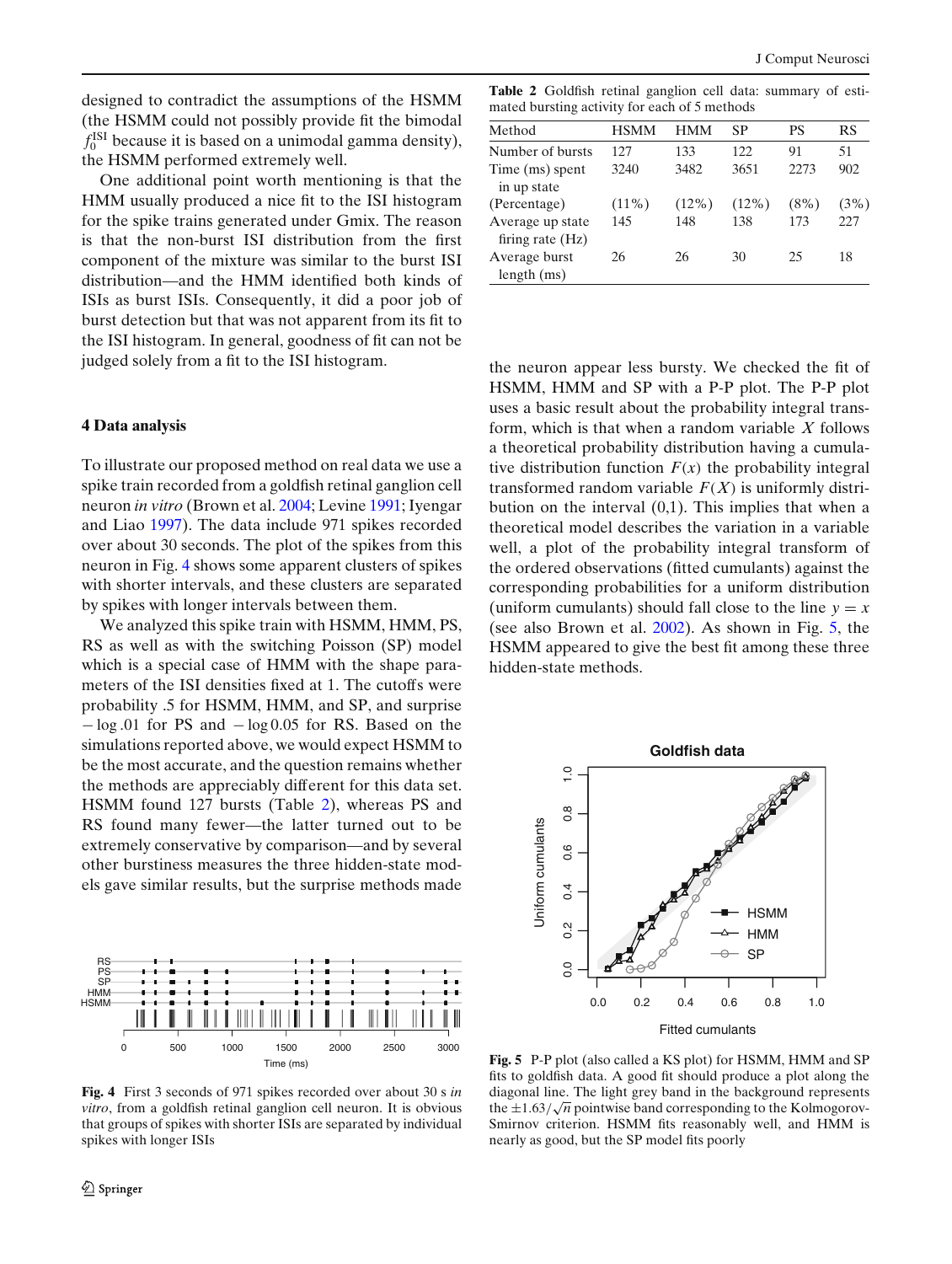# <span id="page-8-0"></span>**5 Discussion**

PS is a fast and simple method of detecting bursts in extracellular spike trains, and RS is a useful modification of it. Because the goal is to identify a pair of unknown states (burst vs. non-burst), we developed algorithms for fitting point-process HSMMs that are based on hidden binary states. We wished to find out whether building a statistical model from this simple intuition would lead to improved burst detection results. The HSMM is more attractive, intuitively, than the hidden Markov switching Poisson process model both because neural spike trains often exhibit non-Poisson spiking behavior, and because the switching process may be different than the maximally irregular switching assumed by the HMM. HSMM code, written by the first author, is available on the web site of the last author.

Our results support the notion that PS can be an effective method when bursting states are well discriminated from non-bursting states, or when an experimenter has confidence in the choice of the PS cutoff value. Our results also illustrate the additional boost in performance that RS can provide in comparison with PS. On the other hand, for cases in which the bursts are not clearly isolated, or the trade-off between identifying too many bursts or too few bursts is unclear, hidden state models are likely to be preferable. Overall, our simulation results indicated that HSMM performs as well as other methods and in some cases performs much better.

When we applied the three hidden-state and two surprise-based methods to the goldfish retinal ganglion spike train we found that the three hidden-state methods produced similar results according to several measures of burstiness. Consistently with some of our simulation results, this suggests that for many situations hidden Markov models should perform well. An additional idea is to (i) transform all ISIs by taking logarithms and then (ii) apply standard (off the shelf) two-state HMM software. We tried this, too, for our simulated data and found the results to be nearly the same as those for the HMM model. Thus, we expect this relatively easy method to be useful in many situations. In more difficult scenarios where there may be some subtlety in discriminating bursting and non-bursting states, we recommend the HSMM.

As we showed in detail, our implementation takes advantage of the semi-Markovian structure of HSMMs by extending the Gibbs sampling method of Chib (1996). It assumes that each ISI may be assigned to either the bursting state or the non-bursting state, and does not allow mid-ISI transitions. We also explored an alternative method that does allow mid-ISI transitions, along the general lines used by Scot[t](#page-9-0) [\(1999\)](#page-9-0) for switching Poisson process models. We found that in practice this alternative approach did not produce greatly different results, and we therefore preferred to present the more computationally efficient method. We have not explored generalizations to multiple spike trains. A hidden semi-Markov method for up and down network state detection has been implemented by Chen et al. (2009). That method is more computationally intensive than the approach taken here. For convenience we used gamma distributions to describe both ISIs and ITIs. We would expect that in most cases, replacing gammas with alternative two-parameter families, or introducing more general families, would not have a large impact on results. However, the algorithm we described was formulated to allow such further generality. It is also possible that faster methods based on EM-type algorithms may be possible based on the same general idea of exploiting the Markovian structure inherent in these HSMMs. This is a topic for future research.

## **References**

- Abeles, M., Bergman, H., Gat, I., Meilijson, I., Seidemann, E., Thishby, N., et al. (1995). Cortical activity flips among quasi stationary states. *Proceedings of the National Academy of Sciences, 92*, 8616–8620.
- Baum, L. E., & Petrie, T. (1966). Statistical Inference for probabilistic functions of finite state Markov chains. *Annals of Mathematical Statistics, 37*, 1554–1563.
- Brown, E. N., Barbieri, R., Eden, U. T., & Frank, L. M. (2004). Likelihood methods for neural spike train data analysis. In J. Feng (Ed.), *Computational neuroscience: A comprehensive approach* (pp. 253–286). Boca Raton: CRC.
- Brown, B. N., Barbieri, R., Ventura, V., Kass, R. E., & Frank, L. M. (2002). The time -rescaling theorem and its applications to neural spike train data analysis. *Neural Computation, 14*, 325–346.
- Chen, Z., Vijayan, S., Barbieri, R., Wilson, M. A., & Brown, E. N. (2009). Discrete- and continuous-time probabilistic models and inference algorithms for neuronal decoding of up and down states. *Neural Computation, 21*, 1797–1862.
- Chib, S. (1996). Calculating posterior distributions and modal estimates in Markov mixture models. *Journal of Econometrics, 75*, 79–97.
- Cooper, D. C., Chung, S., & Spruston, N. (2005). Outputmode transitions are controlled by prolonged inactivation of sodium channels in pyramidal neurons of subiculum. *PLoS Biology, 3,* 1123–1129.
- Corner, M. A., van Pelt, J., Wolters, P. S., Baker, R. E., & Nuytinck, R. H. (2002). Physiological effects of sustained blockade of excitatory synaptic transmission on spontaneously active developing neuronal networks-an inquiry into the reciprocal linkage between intrinsic biorhythms and neuroplasticity in early ontogeny. *Neuroscience and Biobehavioral Reviews, 26*, 127–185.